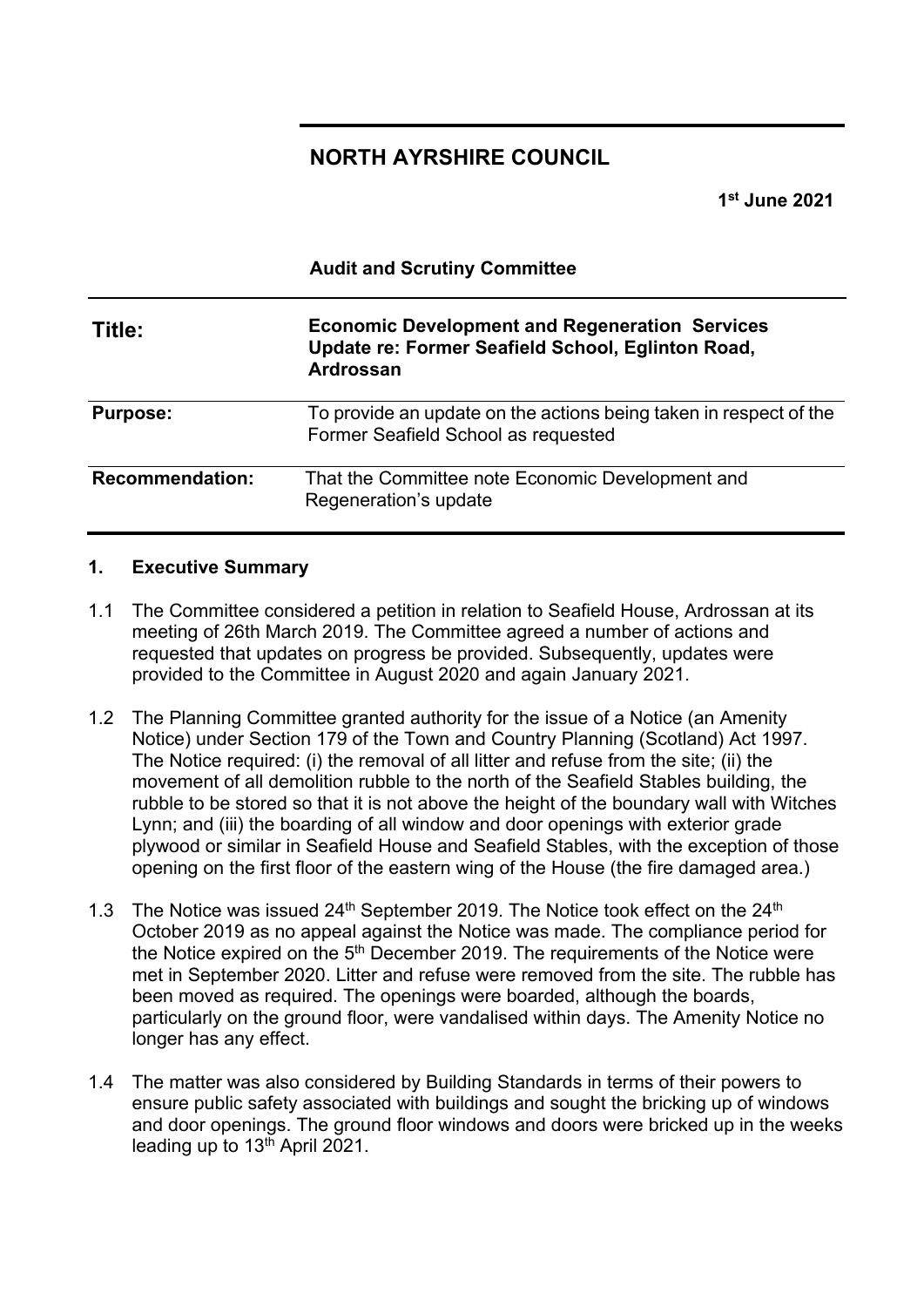1.5 Officers from Economic Development and Regeneration Services have also met with the owners of the site. There has been a resolution from the owner to produce a Feasibility Study for the redevelopment of the site. This will be supported by the Council's Economic Development & Regeneration Service and discussions are ongoing.

# **2. Background**

- 2.1 The property was last used as a residential school. It has been vacant since at least June 2015. The property was subject of a fire in October 2017 which damaged the eastern wing of the property. The property and the former stable block have been the subject of vandalism. Windows on both properties have been smashed.
- 2.2 A Planning Authority cannot compel a landowner to develop a site. The powers available to a Council, as Planning Authority, were set out in the report to the Committee of 26<sup>th</sup> March 2019. It was in this context that the Committee agreed the actions including that Planning Services seek authority from the Planning Committee for the issue of notices available under the powers available to the Planning Authority, as considered necessary and including Section 179 of the Town and Country Planning (Scotland) Act.
- 2.3 The Planning Committee authorised the issue of such a Notice at its meeting of  $4<sup>th</sup>$ September 2019. The Notice required: (i) the removal of all litter and refuse from the site; (ii) the movement of all demolition rubble to the north of the Seafield Stables building, the rubble to be stored so that it is not above the height of the boundary wall with Witches Lynn; and (iii) the boarding of all window and door openings with exterior grade plywood or similar in Seafield House and Seafield Stables, with the exception of those opening on the first floor of the eastern wing of the House (the fire damaged area.)
- 2.4 Planning Services sought quotes for the work and also informed the landowner of impending direct action. In the week leading to the 9th September 2020, the landowner carried out the works. The refuse was cleared, and the rubble stockpiled to the north of the stable building, as per the requirements of the Notice. It is also understood the windows were boarded. However, these were almost immediately vandalised. Local reports suggest the boards had been broken by the 12th September 2020. There have been further reports of vandalism and unauthorised entry since that date. Planning Services have made the owner aware of this and asked them to take steps to secure the property.
- 2.5 Given that the Notice was complied with, should the condition of the land be considered to harm amenity a further Notice would be required. It is not considered that such action is required at present. The owner has been requested to review and repaint/repair the boundary railings which they have undertaken to do. These, along with the boundary wall and gate piers, are a Listed Building in their own right.
- 2.6 The Council, as Planning Authority, also has powers under the Planning (Listed Buildings and Conservation Areas) (Scotland) Act 1997 to compulsory purchase a listed building in urgent need of repair. The Committee asked for this to be explored and considered such action and the issue of a 'Repairs Notice' as a precursor at its meeting of 10th September 2019. The Committee decided that no further action should be taken at that time in respect of the service of a Repairs Notice.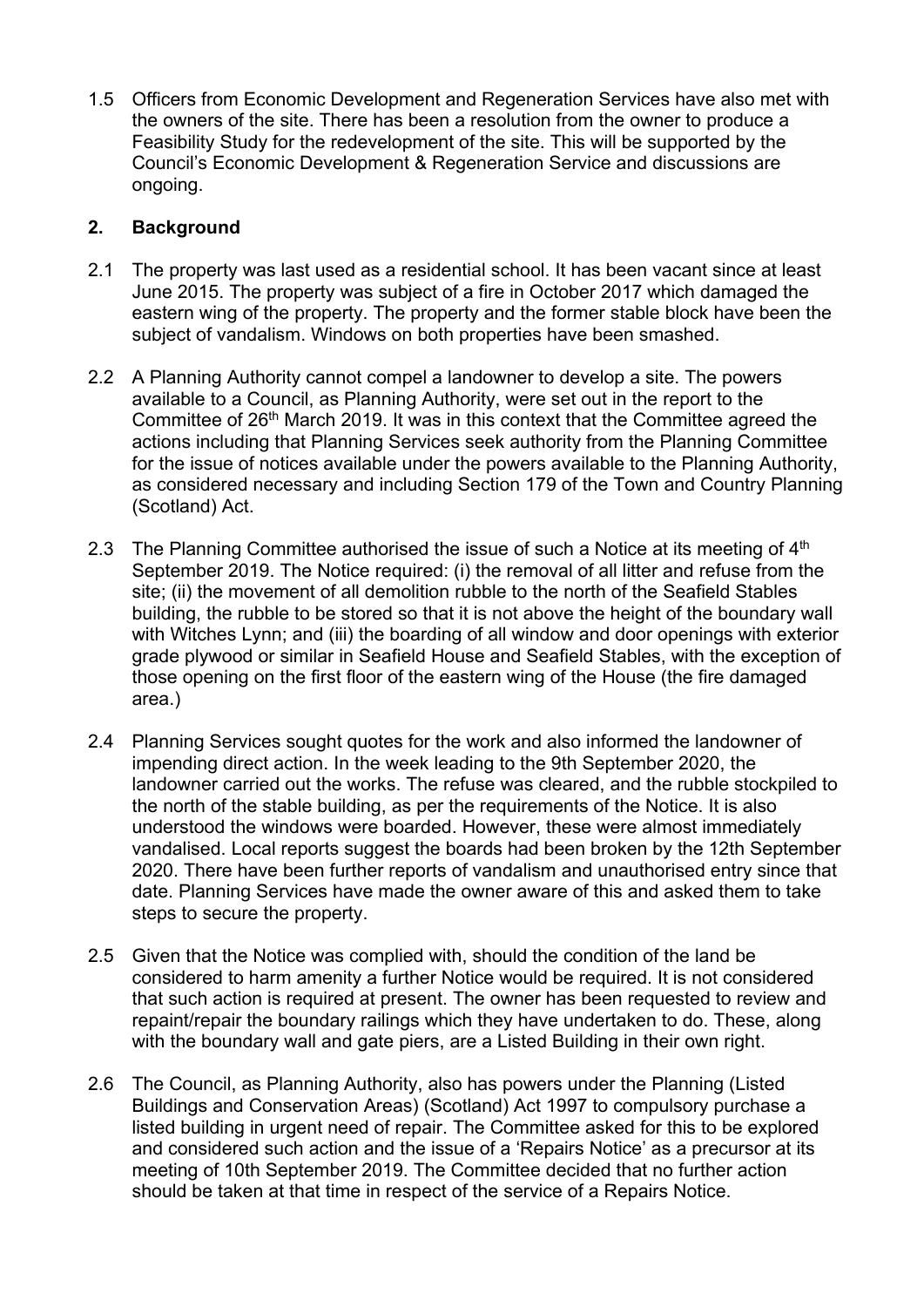- 2.7 The bricking up of ground floor openings, as requested by Building Standards, has improved the security of the site. However, reports of unauthorised access continue to be passed to the owner when the council are made aware of this and the Police and Fire Service continue to respond when issues are reported to them by members of the public.
- 2.8 It is understood the Ardrossan Community Sports Hub have taken a lease of the gymnasium within the school grounds. They have carried out some works, including the erection of a fence in front of the main building. These works are ongoing, but the fence should help separate users of the gymnasium from the empty buildings. An occupant of the gymnasium should also provide additional surveillance of the listed buildings.
- 2.9 In terms of future use of the site, discussions have been held between Council Officers from Economic Development and Regeneration Services and the owner. There has been an undertaking by the owner to produce Feasibility Study as to the type of development which could utilise the site. The site is allocated in the Local Development Plan as part of the settlement of Ardrossan, meaning residential development is acceptable in principle. The Feasibility Study should consider the potential ways such a development could be realised given the Listed Building status of the main building, the former stables and the boundary.
- 2.10 The recently approved Regeneration Delivery Plan sets out the Council's priorities for the delivery of physical regeneration. It sets out a plan to regenerate strategic regeneration sites and places by working together with businesses and communities. A review of third party assets is identified as an action in the Plan. This will review identified sites to address a recognised problem or facilitate positive re-development. The Council's Economic Development & Regeneration Service has agreed to support the development of such a study for the Seafield site in line with this action.

# **3. Proposals**

3.1 That the Committee note Economic Development and Regeneration's actions to date in respect of the property and the ongoing work to support redevelopment of the site.

# **4. Implications/Socio-economic Duty**

#### **Financial**

4.1 None from the proposals in this report.

#### **Human Resources**

4.2 Ongoing staffing implications for Planning Services and Building Standards in dealing with complaints related to the site and the follow up actions.

# **Legal**

4.3 The proposed action would be in accordance with the relevant Acts.